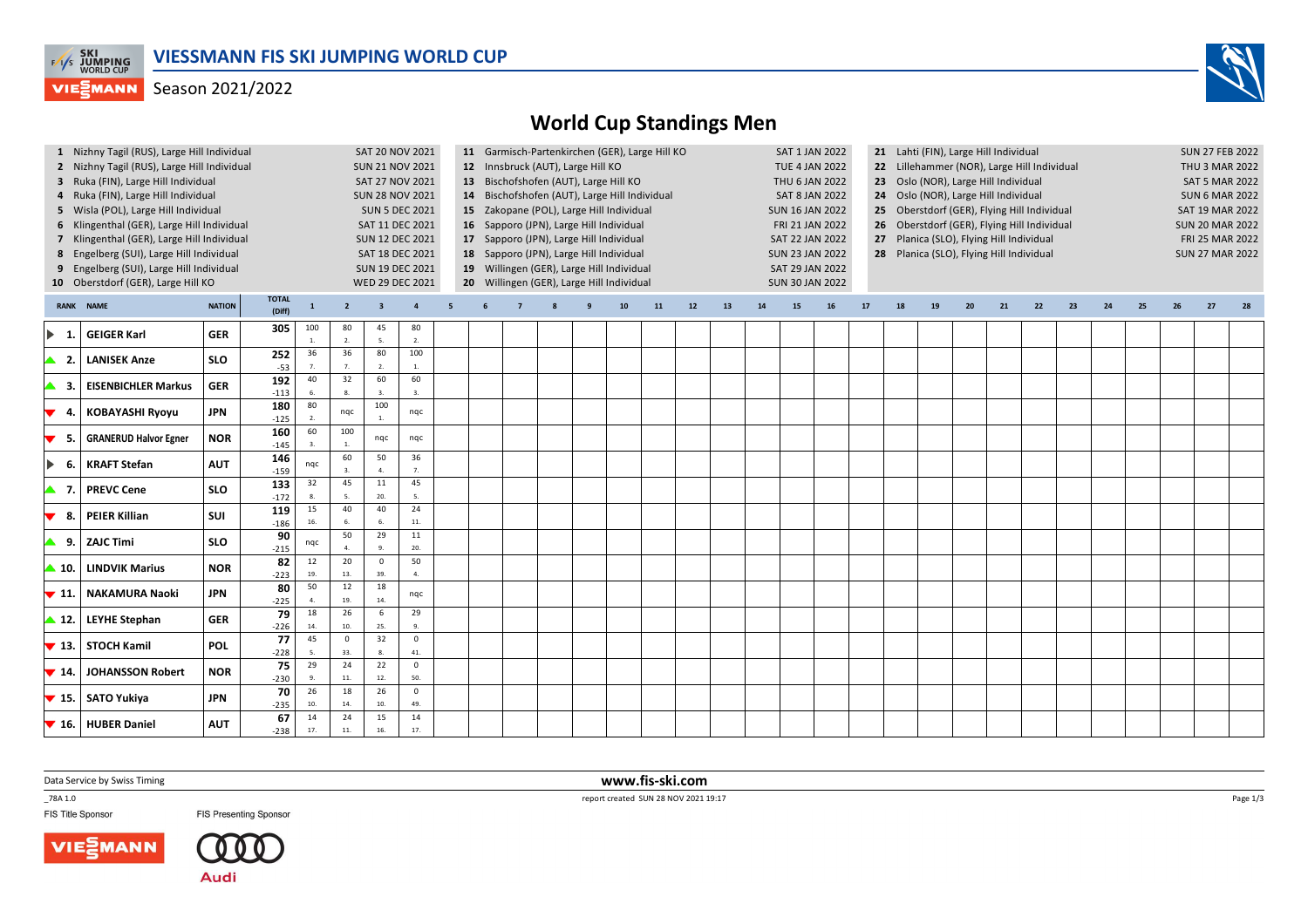

Season 2021/2022

## **World Cup Standings Men**

|                          | <b>RANK NAME</b>                      | <b>NATION</b> | <b>TOTAL</b><br>(Diff) | $\mathbf{1}$                   | $\overline{2}$                 | $\overline{\mathbf{3}}$        | $\overline{a}$                 | 5 | 6 | $\overline{7}$ |  | 10 | 11 | 12 | 13 | 14 | 15 | 16 | 17 | 18 | 19 | 20 | 21 | 22 | 23 | 24 | 25 | 26 | 27 | 28 |
|--------------------------|---------------------------------------|---------------|------------------------|--------------------------------|--------------------------------|--------------------------------|--------------------------------|---|---|----------------|--|----|----|----|----|----|----|----|----|----|----|----|----|----|----|----|----|----|----|----|
| ▲ 17.                    | <b>FETTNER Manuel</b>                 | <b>AUT</b>    | 66<br>$-239$           | 22<br>12.                      | $\overline{\mathbf{3}}$<br>28. | 9<br>22.                       | 32<br>8.                       |   |   |                |  |    |    |    |    |    |    |    |    |    |    |    |    |    |    |    |    |    |    |    |
| ▲ 18.                    | <b>PREVC Peter</b>                    | <b>SLO</b>    | 64                     |                                |                                | 24<br>11.                      | 40<br>6.                       |   |   |                |  |    |    |    |    |    |    |    |    |    |    |    |    |    |    |    |    |    |    |    |
| $\blacktriangledown$ 19. | <b>PASCHKE Pius</b>                   | <b>GER</b>    | $-241$<br>57           | $5\phantom{.0}$                | 16                             | 36                             | $\mathbf 0$                    |   |   |                |  |    |    |    |    |    |    |    |    |    |    |    |    |    |    |    |    |    |    |    |
| $\blacktriangledown$ 20. | <b>FORFANG Johann Andre</b>           | <b>NOR</b>    | $-248$<br>48           | 26.<br>6                       | 15.<br>29                      | 7.<br>13                       | 38.<br>$\mathbf 0$             |   |   |                |  |    |    |    |    |    |    |    |    |    |    |    |    |    |    |    |    |    |    |    |
| $\triangle$ 21.          | <b>ITO Daiki</b>                      | <b>JPN</b>    | $-257$<br>44           | 25.<br>16                      | 9.<br>10                       | 18.<br>$\overline{0}$          | 34.<br>18                      |   |   |                |  |    |    |    |    |    |    |    |    |    |    |    |    |    |    |    |    |    |    |    |
|                          |                                       |               | $-261$<br>40           | 15.<br>$\overline{\mathbf{0}}$ | 21.<br>14                      | 34.<br>$\overline{0}$          | 14.<br>26                      |   |   |                |  |    |    |    |    |    |    |    |    |    |    |    |    |    |    |    |    |    |    |    |
| ▲ 22.                    | <b>WELLINGER Andreas</b>              | GER           | $-265$<br>40           | 31.<br>24                      | 17.<br>$\mathbf 0$             | 31.<br>$\overline{0}$          | 10.<br>16                      |   |   |                |  |    |    |    |    |    |    |    |    |    |    |    |    |    |    |    |    |    |    |    |
| ▲ 22.                    | <b>KOBAYASHI Junshiro</b>             | <b>JPN</b>    | $-265$                 | 11.                            | 42.                            | 44.                            | 15.                            |   |   |                |  |    |    |    |    |    |    |    |    |    |    |    |    |    |    |    |    |    |    |    |
| ▲ 24.                    | <b>SADREEV Danil</b>                  | <b>RUS</b>    | 39<br>$-266$           | ijc                            | 5<br>26.                       | 12<br>19.                      | 22<br>$12.$                    |   |   |                |  |    |    |    |    |    |    |    |    |    |    |    |    |    |    |    |    |    |    |    |
| $\blacktriangledown$ 25. | <b>SCHMID Constantin</b>              | <b>GER</b>    | 38<br>$-267$           | 9<br>22.                       | $\overline{2}$<br>29.          | 20<br>13.                      | $\overline{7}$<br>24.          |   |   |                |  |    |    |    |    |    |    |    |    |    |    |    |    |    |    |    |    |    |    |    |
| $\triangle$ 26.          | <b>SCHIFFNER Markus</b>               | <b>AUT</b>    | 31<br>$-274$           | 10<br>21.                      | $\mathbf 0$<br>31.             | 1<br>30.                       | 20<br>13.                      |   |   |                |  |    |    |    |    |    |    |    |    |    |    |    |    |    |    |    |    |    |    |    |
| $\blacktriangledown$ 26. | <b>HOERL Jan</b>                      | <b>AUT</b>    | 31<br>$-274$           | $\boldsymbol{8}$<br>23.        | $\overline{7}$<br>24.          | 14<br>17.                      | $\overline{2}$<br>29.          |   |   |                |  |    |    |    |    |    |    |    |    |    |    |    |    |    |    |    |    |    |    |    |
| ▲ 28.                    | <b>KLIMOV Evgenii</b>                 | <b>RUS</b>    | 29<br>$-276$           | 11<br>20.                      | nqc                            | $\overline{\mathbf{3}}$<br>28. | 15<br>16.                      |   |   |                |  |    |    |    |    |    |    |    |    |    |    |    |    |    |    |    |    |    |    |    |
|                          | $\blacktriangledown$ 29.   ZYLA Piotr | <b>POL</b>    | 27<br>$-278$           | $\overline{0}$<br>32.          | 15<br>16.                      | 8<br>23.                       | $\overline{4}$<br>27.          |   |   |                |  |    |    |    |    |    |    |    |    |    |    |    |    |    |    |    |    |    |    |    |
| ▲ 30.                    | <b>DESCHWANDEN Gregor</b>             | SUI           | 22                     |                                |                                | 10                             | 12<br>19.                      |   |   |                |  |    |    |    |    |    |    |    |    |    |    |    |    |    |    |    |    |    |    |    |
| $\blacktriangledown$ 30. | <b>TANDE Daniel Andre</b>             | <b>NOR</b>    | $-283$<br>22           | $\overline{7}$                 | 8                              | 21.<br>$\overline{2}$          | $5\overline{5}$                |   |   |                |  |    |    |    |    |    |    |    |    |    |    |    |    |    |    |    |    |    |    |    |
| $\blacktriangledown$ 32. | <b>KUBACKI Dawid</b>                  | <b>POL</b>    | $-283$<br>20           | 24.<br>20                      | 23.<br>$\mathbf 0$             | 29.<br>$\mathbf 0$             | 26.<br>$\mathbf 0$             |   |   |                |  |    |    |    |    |    |    |    |    |    |    |    |    |    |    |    |    |    |    |    |
| ▲ 32.                    | <b>TROFIMOV Roman</b>                 | <b>RUS</b>    | $-285$<br>20           | 13.<br>$\overline{\mathbf{0}}$ | 35.<br>11                      | 33.<br>$\overline{0}$          | 44.<br>9                       |   |   |                |  |    |    |    |    |    |    |    |    |    |    |    |    |    |    |    |    |    |    |    |
| ▲ 34.                    | <b>TSCHOFENIG Daniel</b>              | <b>AUT</b>    | $-285$<br>17           | 32.<br>$\overline{\mathbf{0}}$ | 20.<br>$\mathbf 0$             | 35.<br>$\overline{7}$          | 22.<br>10                      |   |   |                |  |    |    |    |    |    |    |    |    |    |    |    |    |    |    |    |    |    |    |    |
|                          |                                       |               | $-288$<br>16           | 40.<br>$\overline{\mathbf{0}}$ | 40.<br>$\mathbf 0$             | 24.<br>16                      | $21.$<br>$\mathbf 0$           |   |   |                |  |    |    |    |    |    |    |    |    |    |    |    |    |    |    |    |    |    |    |    |
| $\blacktriangledown$ 35. | <b>KOS Lovro</b>                      | <b>SLO</b>    | $-289$<br>16           | 34.<br>$\overline{0}$          | 34.<br>13                      | 15.<br>$\overline{0}$          | 39.<br>$\overline{\mathbf{3}}$ |   |   |                |  |    |    |    |    |    |    |    |    |    |    |    |    |    |    |    |    |    |    |    |
| $\blacktriangledown$ 35. | <b>ASCHENWALD Philipp</b>             | <b>AUT</b>    | $-289$                 | 39.                            | 18.                            | 32.                            | 28.                            |   |   |                |  |    |    |    |    |    |    |    |    |    |    |    |    |    |    |    |    |    |    |    |
| $\blacktriangledown$ 37. | <b>KYTOSAHO Niko</b>                  | <b>FIN</b>    | 13<br>$-292$           | 13<br>18.                      | $\mathbf 0$<br>39.             | $\overline{\mathbf{0}}$<br>36. | $\mathbf 0$<br>35.             |   |   |                |  |    |    |    |    |    |    |    |    |    |    |    |    |    |    |    |    |    |    |    |
|                          | 37. AIGRO Artti                       | <b>EST</b>    | 13<br>$-292$           | $\overline{0}$<br>37.          | $\overline{0}$<br>46.          | nqc                            | 13<br>18.                      |   |   |                |  |    |    |    |    |    |    |    |    |    |    |    |    |    |    |    |    |    |    |    |

Data Service by Swiss Timing

\_78A 1.0

FIS Title Sponsor





 **www.fis-ski.com**report created SUN 28 NOV 2021 19:17